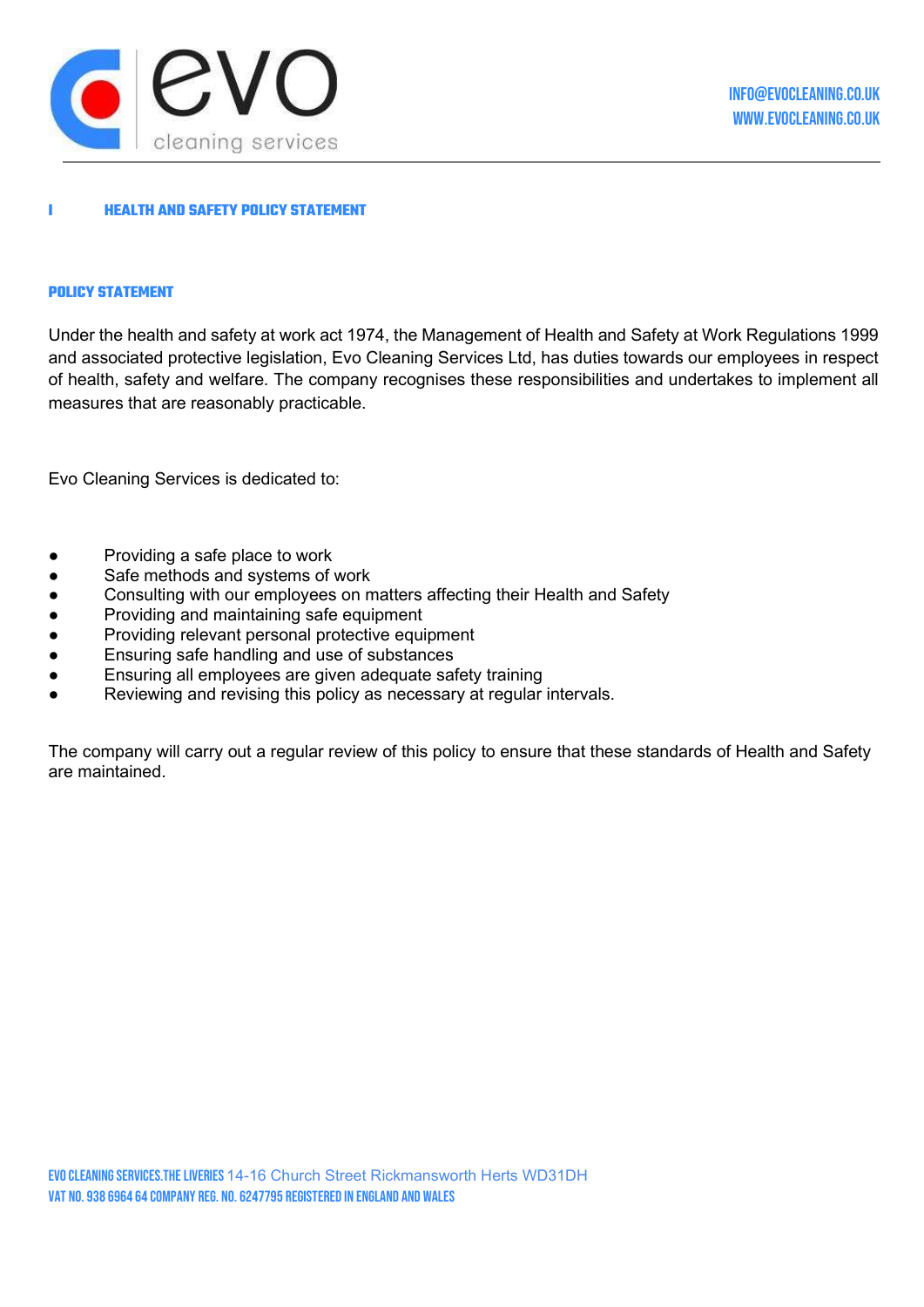#### HEAD OF COMPANY

The Director has final responsibility for any matter affecting health and safety and will:

- Ensure suitable financial provision is made for Health & Safety obligations
- Provide appropriate information and instruction to employees
- Ensure work is planned to take Health & Safety issues into account
- Ensure that staff at all levels receive appropriate training
- Monitor and assess risk to Health & Safety
- Understand the company policy for Health & Safety and ensure it is readily available to employees
- Set a personal example when visiting site by wearing any appropriate protective equipment
- Actively promote at all levels the company's commitment to effective Health & Safety management

#### HEALTH & SAFETY CO-ORDINATOR / REPRESENTATIVE

| Named person responsible for H&S: | Shane Blacklee                |
|-----------------------------------|-------------------------------|
| Position within company:          | <b>Operations Coordinator</b> |

The Health & Safety co-ordinator will undertake and be responsible for:

- Monitoring the implementation of the Health & Safety policy and reviewing its appropriateness by regular safety audits/ inspections carried out in various workplaces
- Investigating any accidents, should they arise, and implementing corrective action
- Reviewing Health & Safety legislation and implementing any new requirements pertaining to the company's undertaking
- Liaising with managers, employees, subcontractors and specialists as and when appropriate
- Collating and reporting any accidents reportable under the Reporting of Injuries, Diseases and Dangerous Occurrences Regulations (R.I.D.D.O.R) 1995

#### **EMPLOYEES**

Employees have the following duties while at work:

- To co-operate with the Management of the Company in the promotion of the Safety Policy and of Company Safety Rules
- To not endanger themselves or others by their acts or omissions whilst at work
- To read and understand the company Health & Safety policy, and abide by its rules
- To ensure, where relevant, that all protective equipment provided is properly used, in accordance with staff safety training
- To report any defects in equipment to the site supervisor
- To report any accidents or near misses to the site supervisor
- To use the correct tools at work in accordance with training provided
- To co-operate with any investigation which is undertaken with the intention of preventing the reoccurrence of incidents

### III ARRANGEMENTS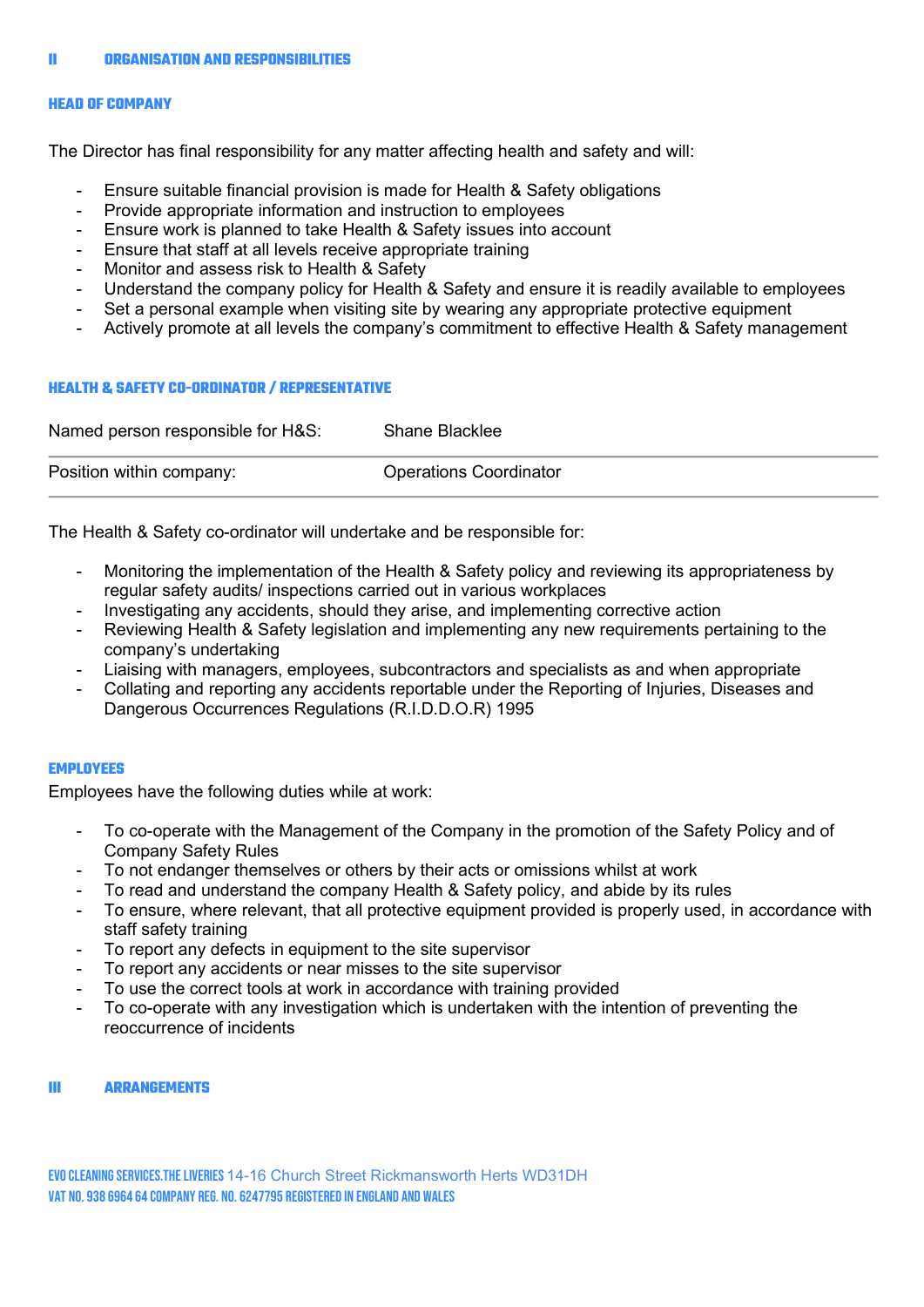## **COMMUNICATION**

In accordance with the relevant legislation, the company will communicate and consult with employees on the following issues:

- The content of this policy
- Any rules specific to a site or job
- Changes in legislation and best working practice
- The planning of Health & Safety training
- The introduction of new equipment relevant to their job

This communication will take place via regular safety meetings and where appropriate by email.

## TRAINING

All employees are given training appropriate to their responsibilities in accordance with the management of Health & Safety at work regulations. Training will be provided for the following situations:

- Induction training for new employees (Health & Safety awareness, company procedures, etc)
- COSHH training covering the risks of cleaning products that employees will come into contact with.
- Introduction of new equipment

Training is also provided for use of Personal Protective Equipment (PPE) and manual handling. Records of training provided will be kept on file.

A programme of refresher training will be undertaken to keep employees up to date with legislation and industry best practice.

#### RISK ASSESSMENTS

The Health & Safety co-ordinator will carry out and record formal risk assessments. In addition, staff are asked to consider risk in their work and report any risks that they feel are present to their site supervisor. Hazards will be analysed and work methods established to minimise the risk of injury to staff and others affected by their work. The head of the company ensures that the co-ordinator is familiar with correct methods for risk assessment.

### METHOD STATEMENTS

Formal method statements will be prepared in writing where the risk is particularly high. The statements will provide site specific information about the task to be undertaken, including site set up, chain of responsibility, and will outline a clear sequence of work that will be followed in order to undertake the given task safely.

### CO-OPERATION WITH CLIENTS

As company employees are largely employed in third-party owned premises, the company will ensure that cooperation with clients on health and safety matters is held as a priority. This applies to the health and safety of company employees, client employees, and members of the public who may use the premises. In particular fire safety procedures, general site access and any other emergency procedures will be relayed to staff. Clients' site procedures and specific instructions will be followed at all times.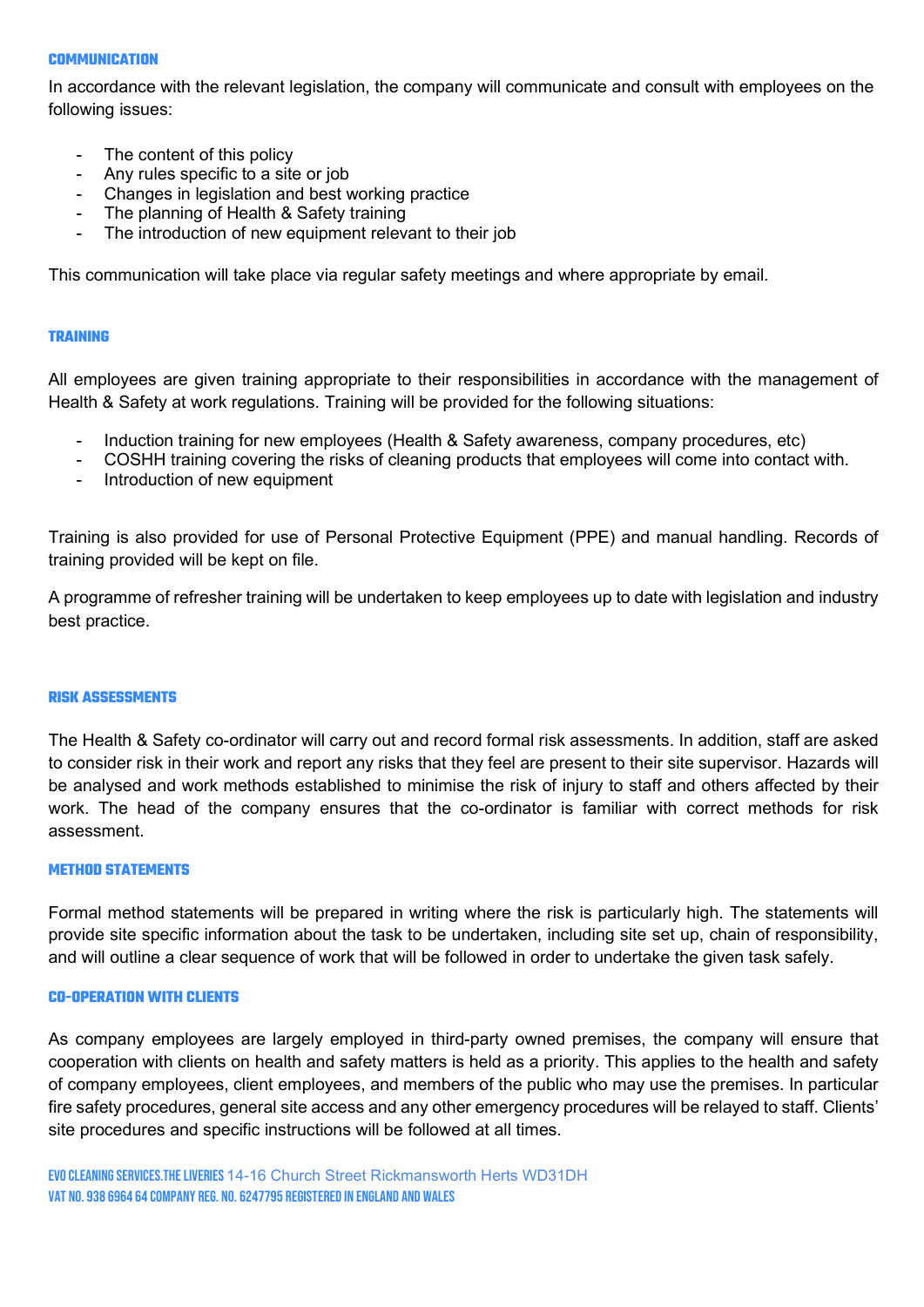Evo Cleaning Services is committed to assisting our clients who work with children, young people and other vulnerable groups in safeguarding and the promotion of welfare for these groups.

All Evo staff are expected to share this commitment.

Evo can assist with safeguarding in the following ways:

By requesting DBS checks for all staff working at sites where the client has identified safeguarding as an issue.

By reporting to clients as a matter of urgency any areas of concern that our staff may have noticed at their site.

Evo will carry out DBS checks on staff working at locations such as schools and healthcare environments where vulnerable individuals are likely to be.

# WELFARE FACILITIES

Where ever possible, arrangements will be made with the client for the use of welfare facilities at sites under their management. As a minimum the following requirements will be adhered to:

- Toilet/wash facilities accessible on site
- Where staff are working longer hours provision will be sought for eating/rest facilities.

### WORK EQUIPMENT

All work equipment (including Electrical equipment) used at work, as part of the Company's undertaking will comply with the Provision and Use of Work Equipment Regulations (P.U.W.E.R.).

Before new equipment is introduced into the working environment, an assessment will be made by the Health & Safety co-ordinator, in order to ascertain that the equipment is suitable for its intended use.

No employee will knowingly misuse work equipment or remove any guards that are in place to minimise a specified risk.

All work equipment will be maintained and inspected at suitable intervals either internally by a competent person or by specialist external companies. The frequency of work equipment maintenance or inspection will be based on manufacturers guidance and industry best practice. Any maintenance / inspections undertaken on company equipment will be formally recorded with a hard copy left on file.

If staff notice any faults or damage on equipment, they will stop using the work equipment and report the fault to their Site Supervisor.

## PERSONAL PROTECTIVE EQUIPMENT (P.P.E.)

Appropriate personal protective equipment will be issued to employees as and when necessary for work activities.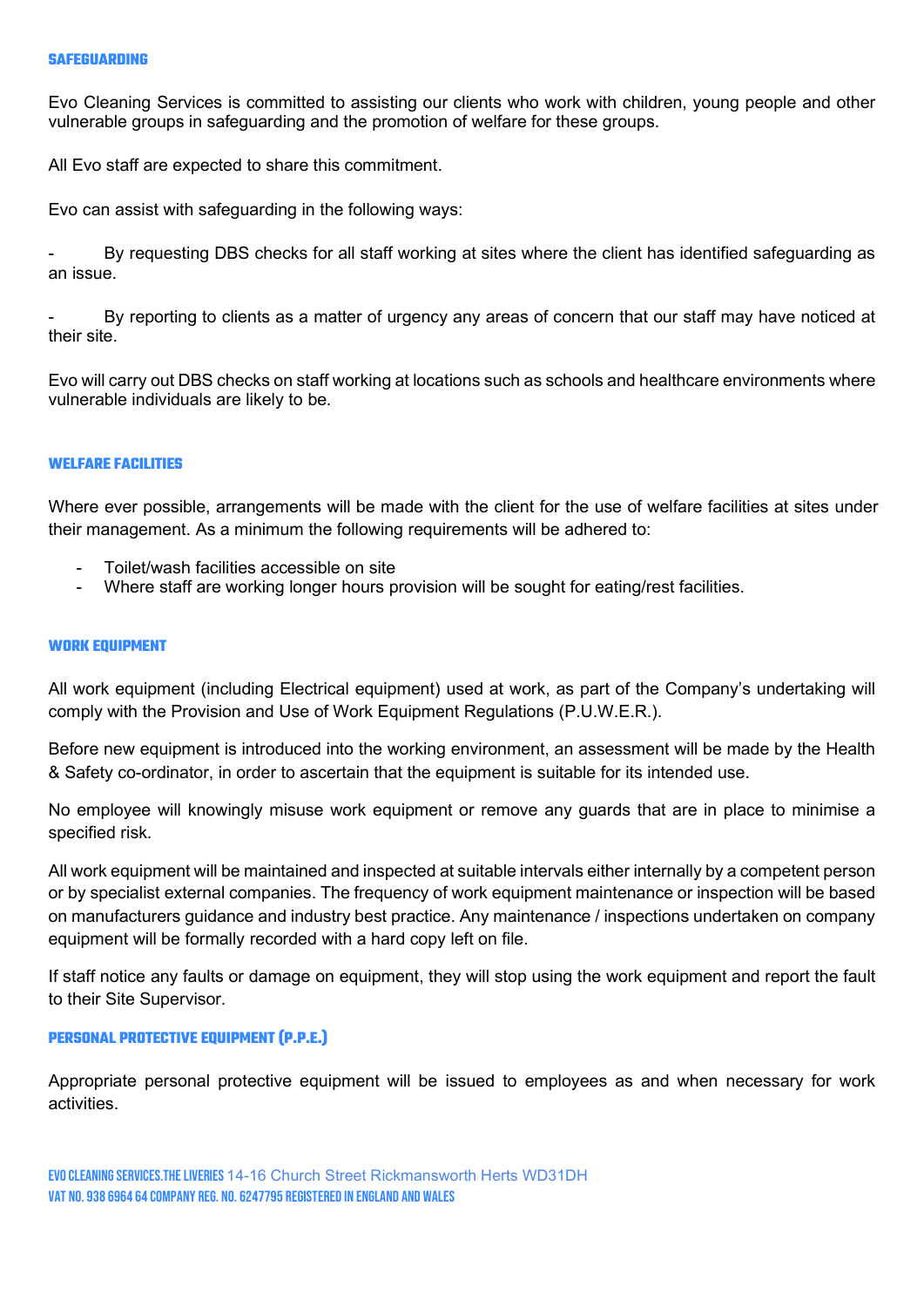Training will be provided for employees on the safe use, storage and maintenance of the relevant equipment before issue, and a written record detailing what PPE has been issued will be signed by the employees on receipt of the equipment and the hard copy kept on file.

Employees have a legal duty to wear PPE as specified in relevant site rules, risk assessments and method statements.

Any defects or malfunction of PPE must be reported to: Health & Safety co-ordinator (accounts@evocleaning.co.uk)

# HAZARDOUS SUBSTANCES

The risks associated with hazardous substances are considered for all work activities. Alternative less harmful substances are used wherever possible. In case of risks to health, PPE is provided and used by employees, and health surveillance undertaken where necessary.

Before any hazardous substances are used during a work process, a material safety data sheet (MSDS) will be requested from the supplier and an appropriate assessment made of the risks from that substance undertaken by the Health and Safety Co-ordinator / Representative, in line with the Control of Substances Hazardous to Health Regulations (COSHH).

## FIRST AID & ACCIDENT REPORTING

Adequate first aid provision will be made at every place of work occupied by the Company. Each first aid box shall be suitably marked and be easily accessible.

On Project Sites, wherever possible, arrangements are made with clients to use their first aid facilities. Where this is not possible, a member of the project team will nominated as the appointed person for first aid and a first aid box supplied, which will contain adequate supplies for the total number of employees on site.

All accidents MUST be reported to the Site Supervisor and the details recorded in the accident book (held at head office). Serious accidents where hospital treatment is required must be reported to the Health and Safety Advisor as soon as possible after the incident.

# REPORTING OF INJURIES, DISEASES AND DANGEROUS OCCURRENCES REGULATIONS (R.I.D.D.O.R.):

Certain accidents are reportable to the HSE's Incident Contact Centre. The Health and Safety Co-ordinator must be notified as soon as practicable after incidents causing the following injuries:

- Any work related injury that leads to an employee being absent from work for more than 3 working days
- Fracture other than to fingers, thumbs or toes;
- Amputation;
- Dislocation of the shoulder, hip, knee or spine;
- Loss of sight (temporary or permanent);
- Chemical or hot metal burn to the eye or any penetrating injury to the eye;
- Injury resulting from an electric shock or electrical burn leading to
- Unconsciousness or requiring resuscitation or admittance to hospital for more than 24 hours;
- Any other injury: leading to hypothermia, heat-induced illness or unconsciousness; or requiring resuscitation; or requiring admittance to hospital for more than 24 hours.